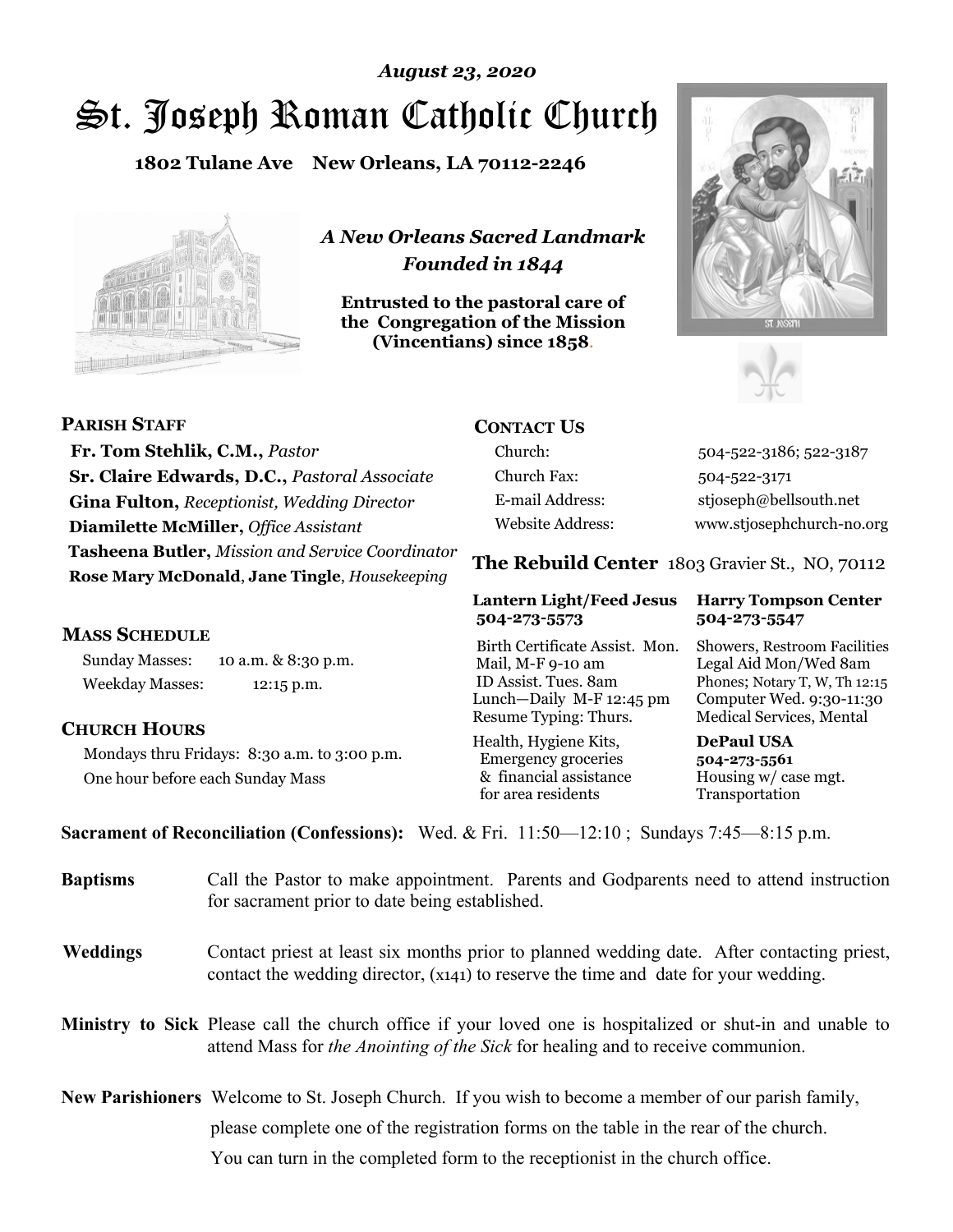# **The Twenty-first Sunday of Ordinary Time August 23, 2020**



 **10:00 am Parishioners and Benefactors of St. Joseph Church M/M Schiro; Helen Wilson +** 

 **8:30 pm Joseph Morales, Jr. +; Helen Wilson +; Theresa Tonglet +**

| Monday, August 24, 2020-St. Bartholomew      | Sunday, August, One in Faith #1095                             |
|----------------------------------------------|----------------------------------------------------------------|
| $12:15$ am Fr. Carmen Carlone +              | <b>READINGS FOR THE WEEK</b>                                   |
| Tuesday, August 25, 2020—St Joseph Calasanz. | Monday: Rv 21:9-14; Ps 145:10-18; Jn 1:45-51                   |
| $12:15$ am Cali Cruz +                       | Tue.: 2 Thes 2:1-17; Ps 96:10-13; Mt 23:23-26                  |
| Wednesday, August 26, 2020—                  | Wednesday: 2 Thes 3:6-18; Ps 128:1-5; Mt 23:27-32              |
| 12:15 am Holy Family Jubilarians             | Thursday: 1 Cor 1:1-9; Ps 145:2-7; Mt 24:42-51                 |
| Thursday, August 27, 2020—St. Monica         | Friday: 1 Cor 1:17-25; Ps 33:1-11; Mt 25:1-13                  |
| 12:15 am Jessica Fuselier                    | Saturday: 1 Cor 1:26-31; Ps 33:12-21; Mk 6:17-29               |
| Friday, August 28, 2020—St. Augustine        | Sunday: Jer 20:7-9; Ps 63:2-6, 8-9;<br>Rom 12:1-2; Mt 16:21-27 |
| 12:15 am SJC Staff and Volunteers            |                                                                |

#### **YOUR PRAYERS ARE ASKED FOR THE FOLLOWING PARISHIONERS , WHO ARE IN NEED OF HEALING:**

 Dorothy Alexander, Jorge Arzuaga, Beatrice Augustin, Anthony Blaise, Clarke Bordelon, Lawrence & Mamie Brown, Angelle Campbell; John & Cindi Caron, Julianna Chevalier; Sue Dakote, Mary Duet, John & Kathleen Gebbia, Sylvia Daily-Powell, Joseph Delay, Terry Eggleston, Linda Elwood, Heather Faircloth, Frances Fiegler, Darrell & Ramona Ford, Donald Frazier, June & Mark Eiserloh, Shirley Gaither, Roselyn Hansen, John Hakanson, Sarah Hollier-Watkins, Marvin Johnston, Jim Karam, Bill Kroetz, Ken & Bette Kussman, Nowell Lacking, Landy Lanza, James Leung, Andrew Marino, Sara Marino, Karen McCoy, Donna Moore, Maura O'Donovan, CHF, Tina Roderfeld, Bernie Saul; Pippy Sanders, Louise Sonnier, Mel & Gaspar Schiro; Theard Simms, Fr. Tom Stehlik, CM, Virginia Stehlik, Malcolm Taylor, Jane Tonglet, Fritz & George Tripkovich, Corliss Truhill; Georgiana Prevost, Marion Vaughn, Juanita Ware, Cathleen Ward, Warren Webster, Mary Willis, Lynn Williams, C & JA Slocum.

### **CATHOLIC LENS SERIES: LIVING THE GOSPEL IN A FRACTURED CULTURE** Join us!

The Catholic Community Foundation and Notre Dame Seminary are co-hosting the Fall 2020 Catholic Lens Series: Living the Gospel in a Fractured Culture. In the four-part series, speakers will explore the foundational principles that guide our Catholic mission of unity in the world and bring a message of hope and encouragement. The first event, Developing a Catholic Lens: The Church as a "Creative Minority," takes place on Wednesday, September 2, from 6:30 to 7:30 p.m. You may attend the series in-person or virtually. In-person events will be held at Schulte Auditorium at Notre Dame Seminary, and they will be socially-distanced with a 100 attendee maximum per event. Please see this flyer for more details. Registration is required. Click here to register for the events. Questions? Please contact Dr. Susie Veters at sveters@ccfnola.org or 504.596.3042.

## **ARCHDIOCESAN NATURAL FAMILY PLANNING CLASSES**

With professional instruction, Natural Family Planning has proven itself to be safe, effective, and a moral way for couples to plan their families. It is a method which respects the meaning of human sexuality as God created it and thus marital love is enhanced and strengthened. The Office of Marriage and Family Life is offering a class series in the SymptoPro™ Method of Natural Family Planning. This series will be conducted by Kelly Donahue of the Archdiocese of New Orleans. This is a virtual class series utilizing Zoom. The dates of the class series are September 5, September 19, October 3 and October 31, 2020. The Zoom class hours are 1:00 p.m. – 3:00 p.m. The class on October 31, 2020 will be in-person rather than via Zoom. The cost is \$105.00 and includes all classes and materials. Preregistration is required. Register online https:// nolacatholicfla.regfox.com/sympto-thermal-nfpcourse.